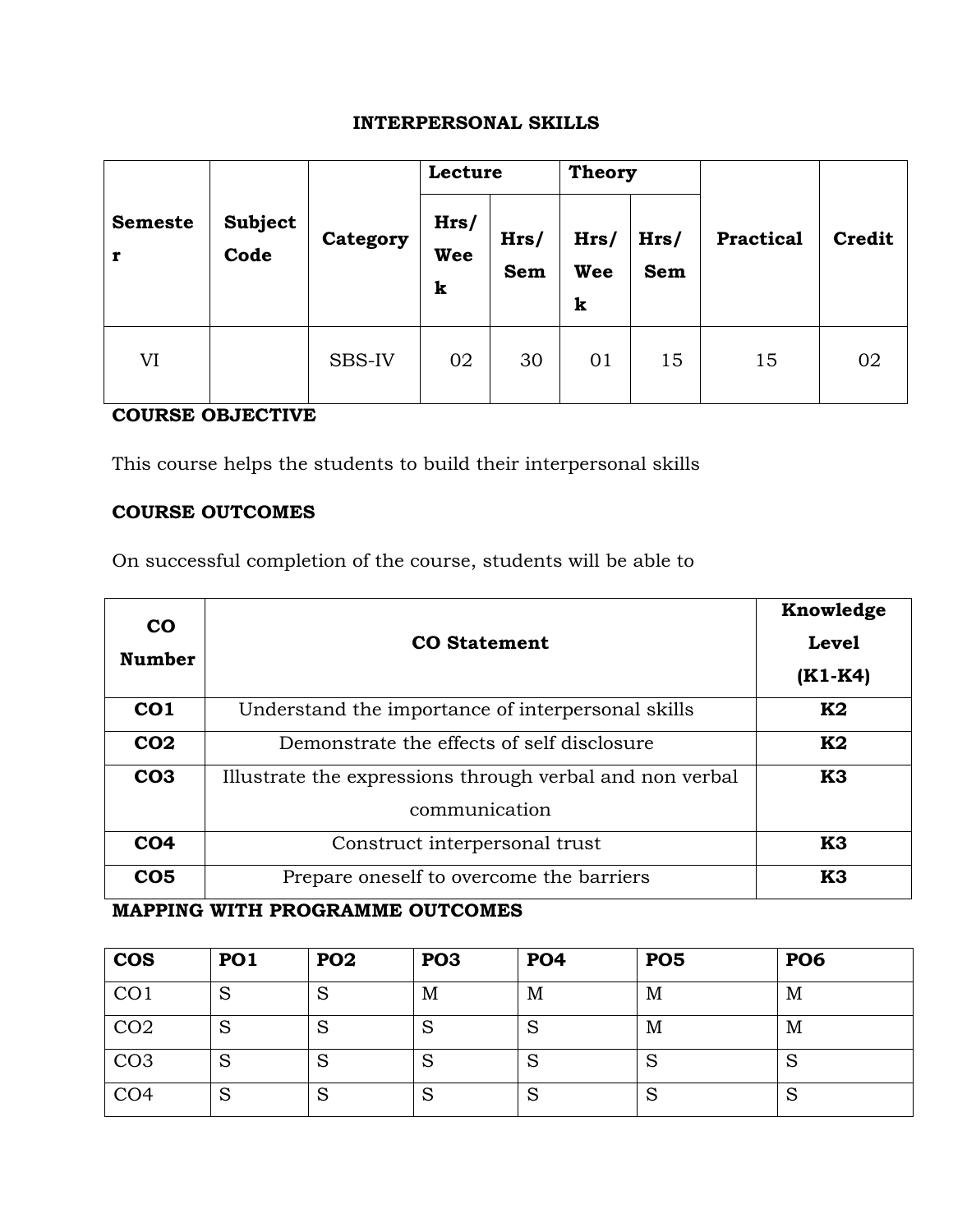| S-Strong |   |   | M-Medium |   | L-Low |   |
|----------|---|---|----------|---|-------|---|
|          | ∼ | ∼ |          | ∼ | ∼     | ັ |

### **UNIT 1 The Important Of Interpersonal Skills 6 hrs**

Interpersonal Relationship and Personal Competence – Learning Interpersonal Skills – Co-Operative Learning and Interpersonal Competence.

## **UNIT II Self- Discloser 6 hrs**

Meaning of Self- Discloser – Appropriateness of Self- Discloser and Self Awareness – Interpersonal Effectiveness.

#### **UNIT III Expression of Emotions 6 hrs**

Self Awareness of One's Felling – Need For Expression Felling – Perception of another's Felling–Nonverbal Communication –Importance of Making a Verbal and Non Verbal Message Congruent.

#### **UNIT IV Developing and Maintaining Trust 6 hrs**

Definition of Trust – Building Interpersonal Trust – Being Trusting and Trust Worth –Trusting Appropriately Trusting as Self – Fulfilling Prophecy.

#### **UNIT V Barriers To Interpersonal Effectiveness 6 hrs**

Managing Anxiety and Fear – Understanding Shyness – Avoiding Self – Blame – Taking Risk – Tolerating failure – Persisting–Celebrating Success.

### **Practicum:**

*(Note: Minimum of any two practicum should be carried out)*

Johari Window model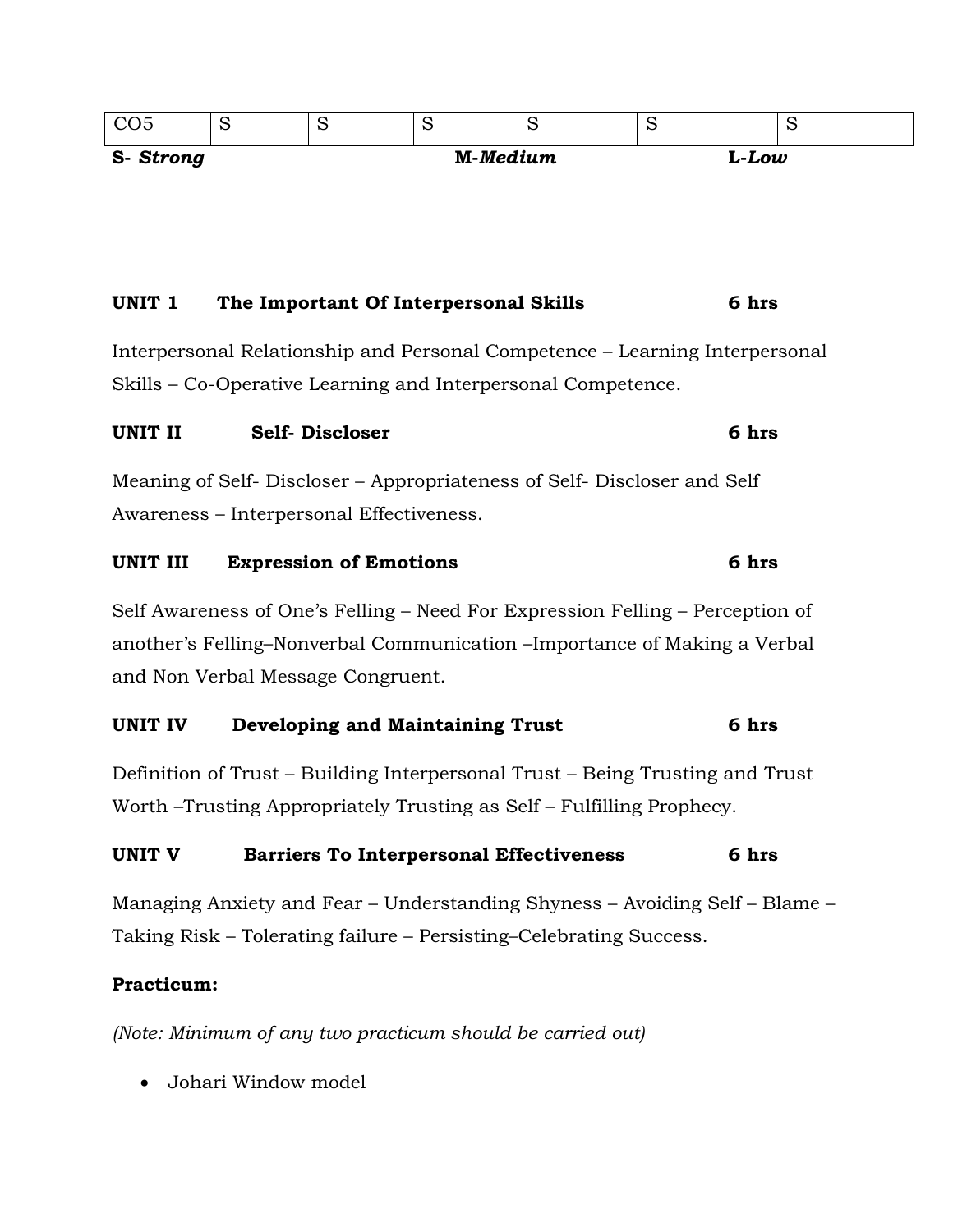- Games on self disclosure
- Activities on Non verbal communication
- Activities on Self Fulfilling Prophecy
- Relaxation techniques to overcome anxiety

### **Distribution of Marks: Theory 100%** and **Problems 0%**

#### **TEXT BOOKS:**

| S.No           | <b>Authors</b> | <b>Title</b>       | <b>Publishers</b> | <b>Year of</b><br>Publication |
|----------------|----------------|--------------------|-------------------|-------------------------------|
|                | David W.       | Reaching out       | Prentice Hall     | 1986                          |
|                | Johnson        | (3rd Edition)      | Englewood         |                               |
|                |                |                    | cliffs, New       |                               |
|                |                |                    | jersey.           |                               |
|                | David          | Joining together   |                   | 1982                          |
| $\overline{2}$ | W.Johnson A    | ,( $3rd Edition$ ) |                   |                               |
|                | Frank P.       |                    |                   |                               |
|                | Johnson        |                    |                   |                               |

#### **REFERENCE BOOKS:**

| S.N<br>$\mathbf o$ | <b>Authors</b>             | <b>Title</b>                                      | <b>Publishers</b>                           | Year of<br>Publication |
|--------------------|----------------------------|---------------------------------------------------|---------------------------------------------|------------------------|
|                    | Bob Wright                 | Interpersonal<br>Skills                           | British Librray<br>C.A                      | 1992                   |
| $\overline{2}$     | Don<br>Asa<br><b>Brown</b> | Interpersonal<br>in<br>Skills<br>the<br>workplace | Tate Publishing<br>Enterprises,<br>&<br>LLC | 2016                   |

### **WEB SOURCES:**

 [https://counseling.dasa.ncsu.edu/resources/self-help](https://counseling.dasa.ncsu.edu/resources/self-help-resources/interpersonal-skills/#:~:text=Interpersonal%20skills%20are%20measures%20of,to%20resolve%20conflict%20with%20others.)[resources/interpersonal-](https://counseling.dasa.ncsu.edu/resources/self-help-resources/interpersonal-skills/#:~:text=Interpersonal%20skills%20are%20measures%20of,to%20resolve%20conflict%20with%20others.)